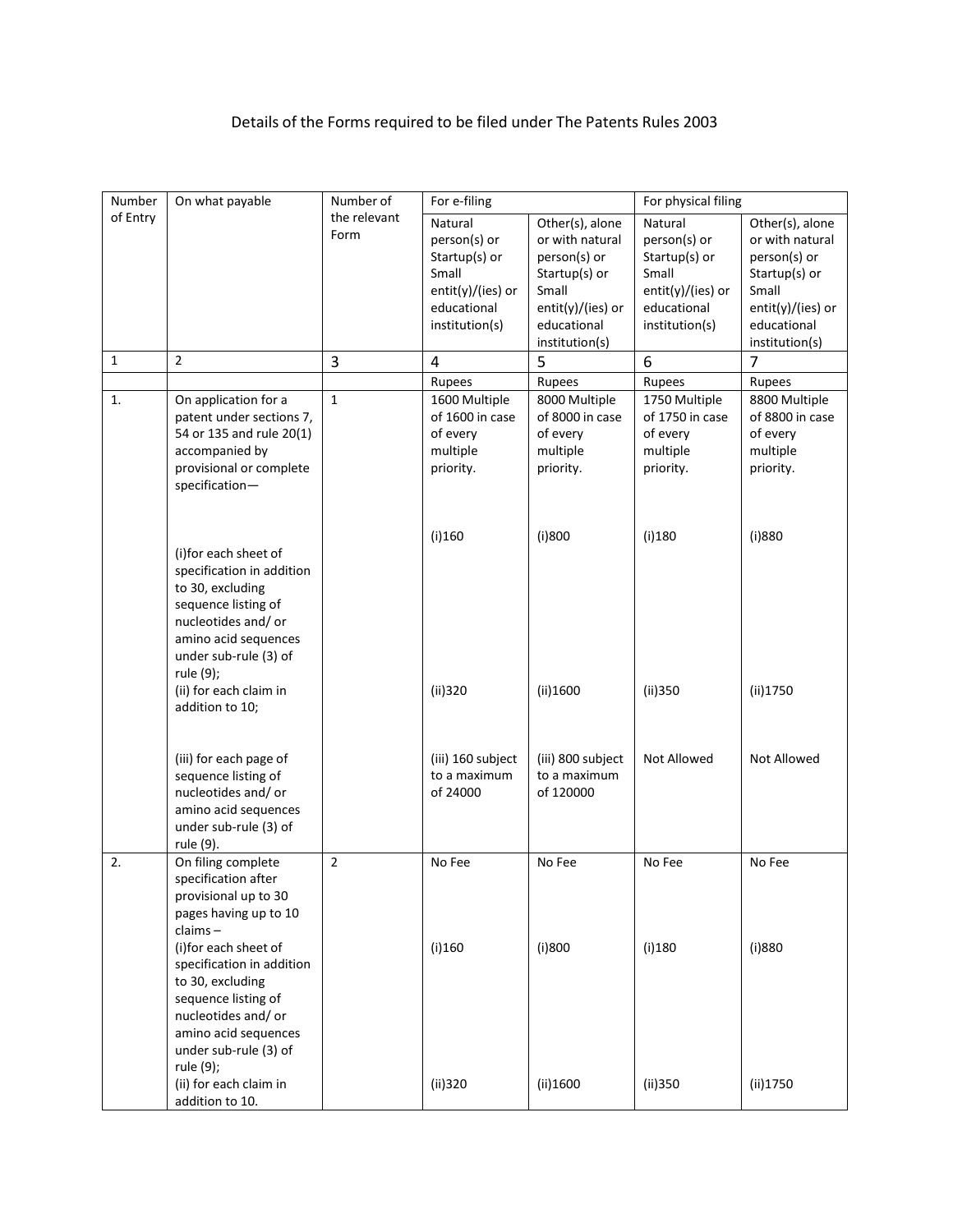|     | (iii) for each page of<br>sequence listing of<br>nucleotides and/or<br>amino acid sequences<br>under sub-rule (3) of<br>rule (9). |                          | (iii) 160 subject<br>to a maximum<br>of 24000 | (iii) 800 subject<br>to a maximum<br>of 120000 | Not Allowed | Not Allowed |
|-----|-----------------------------------------------------------------------------------------------------------------------------------|--------------------------|-----------------------------------------------|------------------------------------------------|-------------|-------------|
| 3.  | On filing a statement<br>and undertaking under<br>section 8.                                                                      | $\overline{3}$           | No fee                                        | No fee                                         | No fee      | No fee      |
| 4.  | i) On request for<br>extension of time under<br>sections 53(2) and<br>142(4), rules 13(6),                                        | $\overline{4}$           | 480                                           | 2400                                           | 530         | 2600        |
|     | 80(1A) and 130 (per<br>month).<br>ii) On request for<br>extension of time under<br>sub-rule (5) of rule 24B<br>(per month).       | $\overline{4}$           | 1000                                          | 4000                                           | 1100        | 4400        |
|     | iii) On request for<br>extension of time under<br>sub-rule (11) of rule 24C<br>(per month).                                       | $\overline{4}$           | 2000                                          | 10000                                          | 2200        | 11000       |
| 5.  | On filing a declaration<br>as to inventorship<br>under sub-rule (6) of<br>rule 13.                                                | 5                        | No Fee                                        | No Fee                                         | No Fee      | No Fee      |
| 6.  | On application for<br>postdating                                                                                                  | ä,                       | 800                                           | 4000                                           | 880         | 4400        |
| 7.  | On application for<br>deletion of reference<br>under section 19(2).                                                               |                          | 800                                           | 4000                                           | 880         | 4400        |
| 8.  | (i) On claim under<br>section $20(1)$ ;                                                                                           | 6                        | 800                                           | 4000                                           | 880         | 4400        |
|     | (ii) On request for<br>direction under section<br>20(4) or 20(5).                                                                 | 6                        | 800                                           | 4000                                           | 880         | 4400        |
| 9.  | (i) On notice of<br>opposition to grant of<br>patent under section<br>25(2);                                                      | $\overline{7}$           | 2400                                          | 12000                                          | 2600        | 13200       |
|     | (ii) On filing<br>representation<br>opposing grant of<br>patent under section<br>$25(1)$ .                                        | 7A                       | No fee                                        | No fee                                         | No fee      | No fee      |
| 10. | On giving notice that<br>hearing before<br>Controller shall be<br>attended under rule<br>$62(2)$ .                                | $\overline{\phantom{a}}$ | 1500                                          | 7500                                           | 1700        | 8300        |
| 11. | On application under<br>sections 28(2), 28(3) or<br>$28(7)$ .                                                                     | 8                        | 800                                           | 4000                                           | 880         | 4400        |
| 12. | Request for publication<br>under section 11A(2)<br>and rule 24A.                                                                  | 9                        | 2500                                          | 12500                                          | 2750        | 13750       |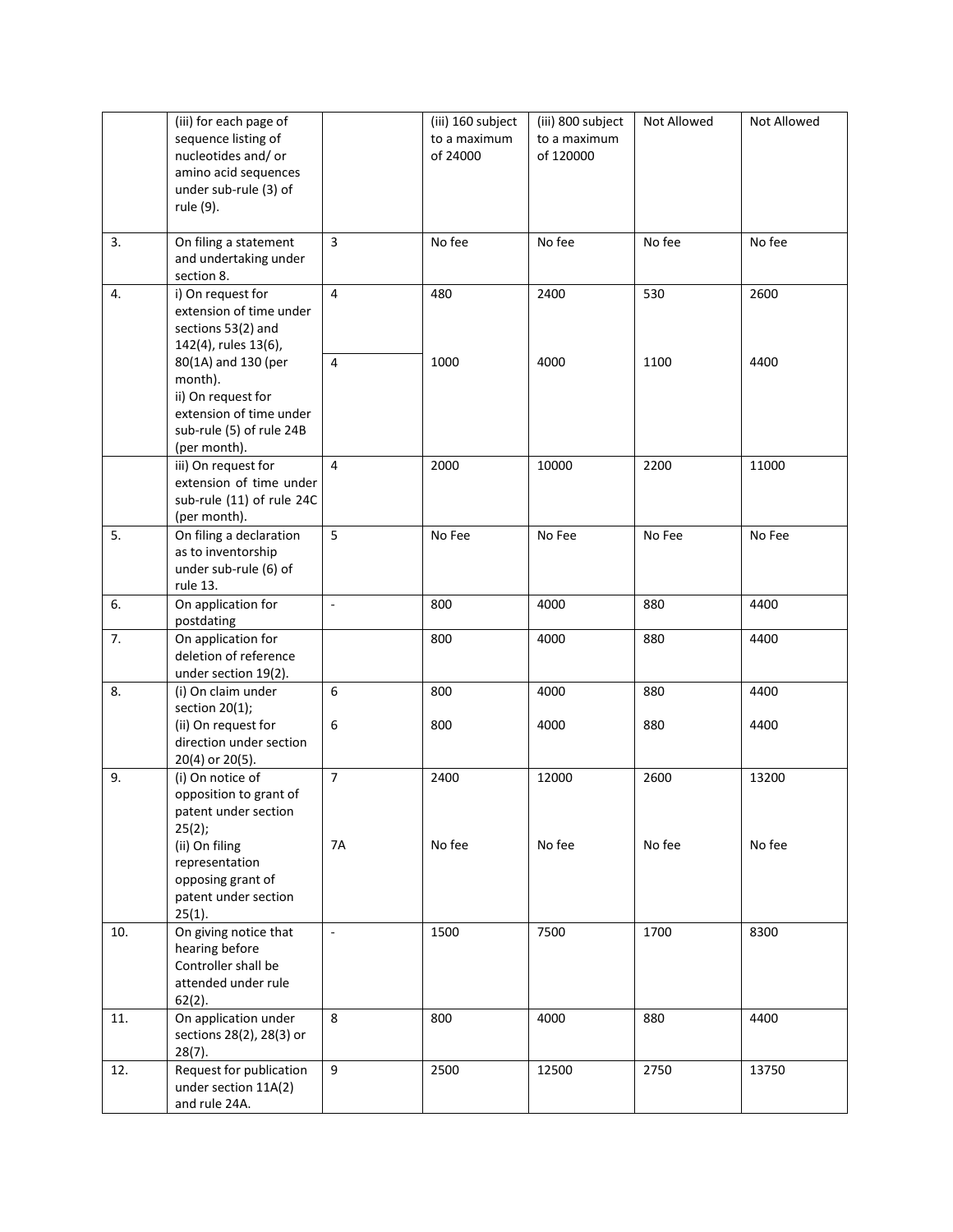| 13.   | Application for                              | 29                 | No Fee | No Fee | No Fee      | No Fee      |
|-------|----------------------------------------------|--------------------|--------|--------|-------------|-------------|
|       | withdrawing the                              |                    |        |        |             |             |
|       | application under                            |                    |        |        |             |             |
|       | section 11B(4), and                          |                    |        |        |             |             |
|       | rules 7(4A) and 26.                          |                    |        |        |             |             |
| 14.   | On request for                               | 18                 |        |        |             |             |
|       | examination of                               |                    |        |        |             |             |
|       | application for patent-                      |                    |        |        |             |             |
|       |                                              |                    |        |        |             |             |
|       | (i) under section 11B                        |                    | 4000   | 20000  | 4400        | 22000       |
|       | and rule $24(1)$ ;                           |                    | 5600   | 28000  | 6150        | 30800       |
|       | (ii)under rule 20(4)(ii)                     |                    |        |        |             |             |
| 14A.  | On request for                               | 18A                | 8000   | 60000  | Not allowed | Not allowed |
|       | expedited examination                        |                    |        |        |             |             |
|       | of application for patent                    |                    |        |        |             |             |
| 14B.  | under rule 24C.<br>Conversion of the         | 18A                | 4000   | 40000  | Not allowed | Not allowed |
|       | request for examination                      |                    |        |        |             |             |
|       | filed under rule 24B to                      |                    |        |        |             |             |
|       | request for expedited                        |                    |        |        |             |             |
|       | examination under rule                       |                    |        |        |             |             |
|       | 24C.                                         |                    |        |        |             |             |
| 15    | On application under                         | 10                 | 2400   | 12000  | 2650        | 13200       |
|       | section 44 for                               |                    |        |        |             |             |
|       | amendment of patent.                         |                    |        |        |             |             |
| 16.   | On application for                           | 11                 | 2400   | 12000  | 2650        | 13200       |
|       | directions under section                     |                    |        |        |             |             |
|       | $51(1)$ or $51(2)$ .                         |                    |        |        |             |             |
| 17.   | On request for grant of                      | 12                 | 2400   | 12000  | 2650        | 13200       |
|       | a patent under sections                      |                    |        |        |             |             |
|       | $26(1)$ and $52(2)$ .                        |                    |        |        |             |             |
| 18.   | On request for                               | $\Box$             | 2400   | 12000  | 2650        | 13200       |
|       | converting a patent of                       |                    |        |        |             |             |
|       | addition to an                               |                    |        |        |             |             |
|       | independent patent                           |                    |        |        |             |             |
|       | under section 55 (1).                        |                    |        |        |             |             |
| 19.   | For renewal of a patent<br>under section 53- |                    |        |        |             |             |
|       | before the expiration of                     |                    | 800    | 4000   | 880         | 4400        |
| (i)   | the 2nd year from the                        | $\Box$             |        |        |             |             |
|       | date of patent in                            |                    |        |        |             |             |
|       | respect of 3rd year;                         |                    |        |        |             |             |
| (ii)  | before the expiration of                     | $\bar{\mathbb{Z}}$ | 800    | 4000   | 880         | 4400        |
|       | the 3rd year in respect                      |                    |        |        |             |             |
|       | of the 4th year;                             |                    |        |        |             |             |
| (iv)  | before the expiration of                     | $\blacksquare$     | 800    | 4000   | 880         | 4400        |
|       | the 4th year in respect                      |                    |        |        |             |             |
|       | of the 5th year;                             |                    |        |        |             |             |
| (v)   | before the expiration of                     | $\omega$           | 800    | 4000   | 880         | 4400        |
|       | the 5th year in respect                      |                    |        |        |             |             |
|       | of the 6th year;                             |                    |        |        |             |             |
| (vi)  | before the expiration of                     | $\blacksquare$     | 2400   | 12000  | 2650        | 13200       |
|       | the 6th year in respect                      |                    |        |        |             |             |
|       | of the 7th year;                             |                    |        |        |             |             |
| (vii) | before the expiration of                     | $\blacksquare$     | 2400   | 12000  | 2650        | 13200       |
|       | the 7th year in respect                      |                    |        |        |             |             |
|       | of the 8th year;                             |                    |        |        |             |             |
|       | before the expiration of                     | $\omega$           | 2400   | 12000  | 2650        | 13200       |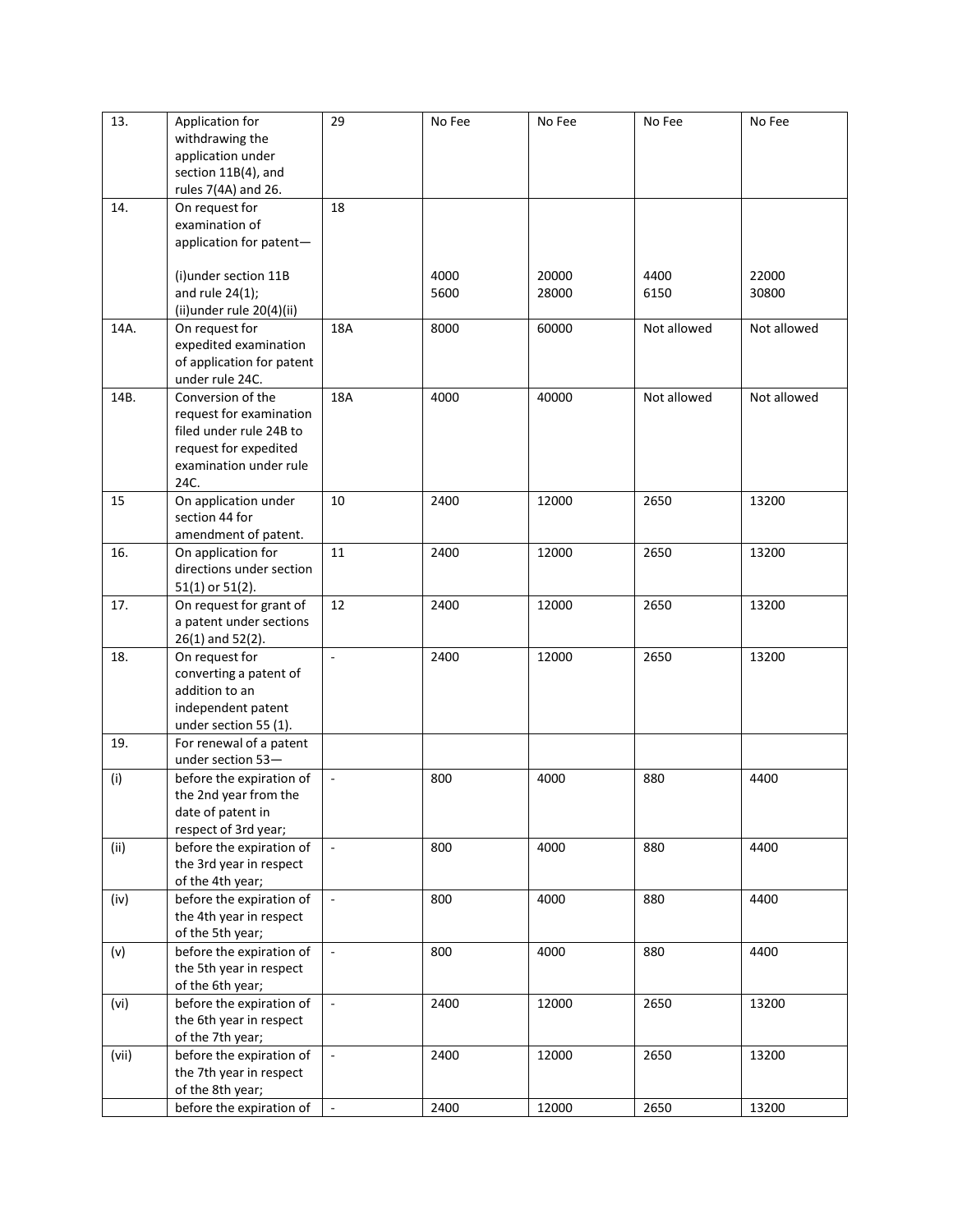|         | the 8th year in respect                              |                          |      |       |      |       |
|---------|------------------------------------------------------|--------------------------|------|-------|------|-------|
|         | of the 9th year;                                     |                          |      |       |      |       |
| (viii)  | before the expiration of                             | $\overline{\phantom{a}}$ | 2400 | 12000 | 2650 | 13200 |
|         | the 9th year in respect                              |                          |      |       |      |       |
|         | of the 10th year;                                    | $\blacksquare$           |      |       |      | 26400 |
| (ix)    | before the expiration of<br>the 10th year in respect |                          | 4800 | 24000 | 5300 |       |
|         | of the 11th year;                                    |                          |      |       |      |       |
| (x)     | before the expiration of                             | $\bar{\phantom{a}}$      | 4800 | 24000 | 5300 | 26400 |
|         | the 11th year in respect                             |                          |      |       |      |       |
|         | of the 12th year;                                    |                          |      |       |      |       |
| (xi)    | before the expiration of                             | $\overline{\phantom{a}}$ | 4800 | 24000 | 5300 | 26400 |
|         | the 12th year in respect                             |                          |      |       |      |       |
|         | of the 13th year;                                    |                          |      |       |      |       |
| (xii)   | before the expiration of                             | $\overline{\phantom{a}}$ | 4800 | 24000 | 5300 | 26400 |
|         | the 13th year in respect                             |                          |      |       |      |       |
|         | of the 14th year;                                    |                          |      |       |      |       |
| (xiii)  | before the expiration of                             | $\mathbb{Z}^2$           | 4800 | 24000 | 5300 | 26400 |
|         | the 14th year in respect                             |                          |      |       |      |       |
|         | of the 15th year;                                    |                          |      |       |      |       |
| (xiv)   | before the expiration of                             | $\overline{\phantom{a}}$ | 8000 | 40000 | 8800 | 44000 |
|         | the 15th year in respect                             |                          |      |       |      |       |
|         | of the 16th year;                                    |                          |      |       |      |       |
| (xv)    | before the expiration of                             | $\overline{\phantom{a}}$ | 8000 | 40000 | 8800 | 44000 |
|         | the 16th year in respect                             |                          |      |       |      |       |
|         | of the 17th year;                                    |                          |      |       |      |       |
| (xvi)   | before the expiration of                             | $\overline{\phantom{a}}$ | 8000 | 40000 | 8800 | 44000 |
|         | the 17th year in respect                             |                          |      |       |      |       |
|         | of the 18th year;                                    |                          |      |       |      |       |
| (xvii)  | before the expiration of                             | $\overline{\phantom{a}}$ | 8000 | 40000 | 8800 | 44000 |
|         | the 18th year in respect                             |                          |      |       |      |       |
| (xviii) | of the 19th year<br>before the expiration of         | $\overline{a}$           | 8000 | 40000 | 8800 | 44000 |
|         | the 19th year in respect                             |                          |      |       |      |       |
|         | of the 20th year.                                    |                          |      |       |      |       |
| 20.     | On application for                                   | 13                       |      |       |      |       |
|         | amendment of                                         |                          |      |       |      |       |
|         | application for patent                               |                          |      |       |      |       |
|         | or complete                                          |                          |      |       |      |       |
|         | specification or other                               |                          |      |       |      |       |
|         | related documents                                    |                          |      |       |      |       |
|         | under section 57-                                    |                          |      |       |      |       |
| (i)     | before grant of patent;                              |                          | 800  | 4000  | 880  | 4400  |
| (ii)    | after grant of patent;                               |                          | 1600 | 8000  | 1750 | 8800  |
| (iii)   | where amendment is                                   |                          | 320  | 1600  | 350  | 1750  |
|         | for changing name or                                 |                          |      |       |      |       |
|         | address or nationality                               |                          |      |       |      |       |
|         | or address for service                               |                          |      |       |      |       |
| 21.     | On notice of opposition                              | 14                       | 2400 | 12000 | 2650 | 13200 |
|         | to an application under                              |                          |      |       |      |       |
|         | sections 57(4), 61(1)                                |                          |      |       |      |       |
|         | and $87(2)$ or to<br>surrender a                     |                          |      |       |      |       |
|         | patent under section                                 |                          |      |       |      |       |
|         | 63(3) or to a request                                |                          |      |       |      |       |
|         | under                                                |                          |      |       |      |       |
|         | section 78(5).                                       |                          |      |       |      |       |
| 22.     | On application for                                   | 15                       | 2400 | 12000 | 2650 | 13200 |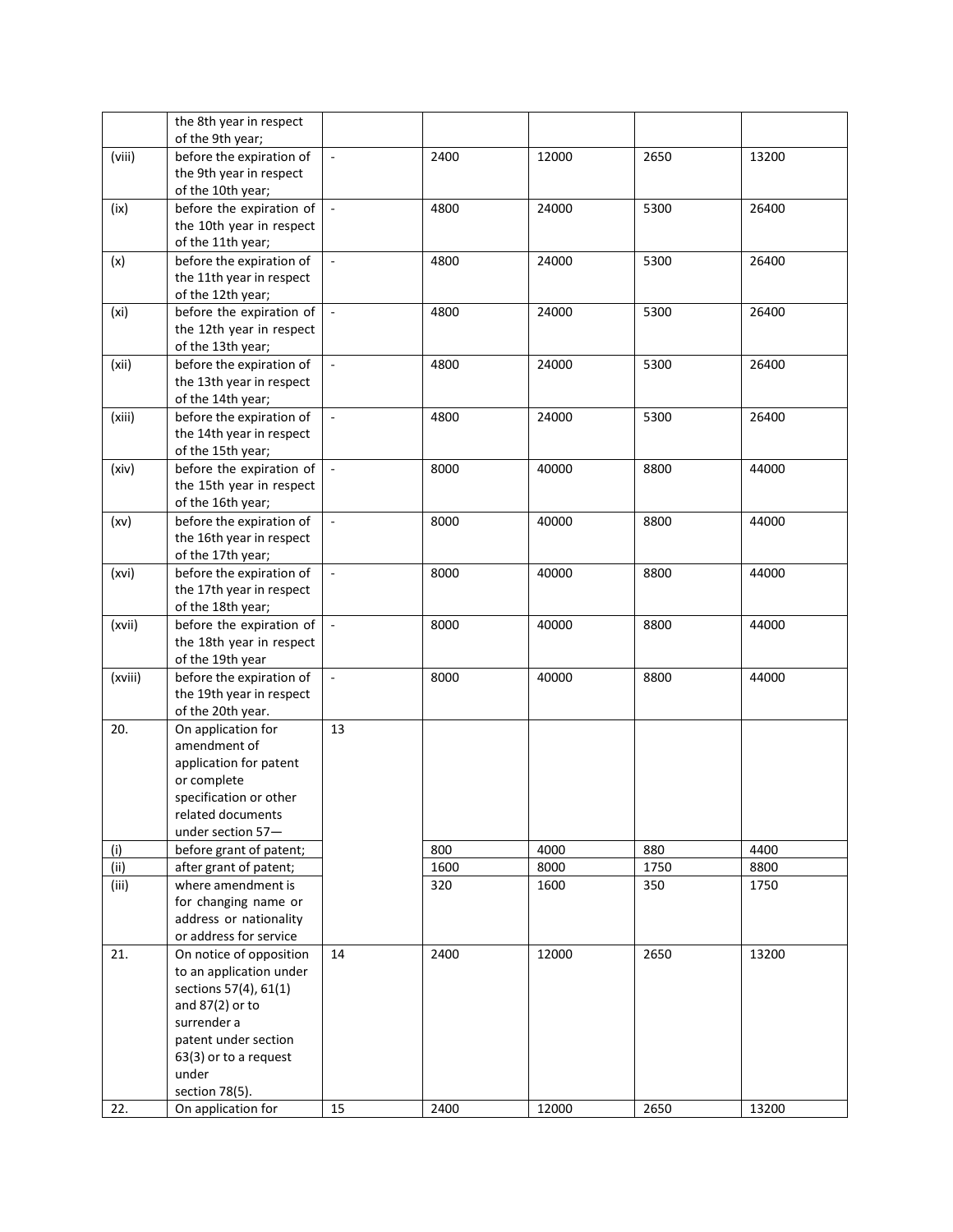|     | restoration of a patent                          |                     |                |                |                |                |
|-----|--------------------------------------------------|---------------------|----------------|----------------|----------------|----------------|
|     | under                                            |                     |                |                |                |                |
| 23. | section 60.<br>Additional fee for                | $\bar{\phantom{a}}$ | 4800           | 24000          | 5300           | 26400          |
|     | restoration under                                |                     |                |                |                |                |
|     | section                                          |                     |                |                |                |                |
|     | 61(3) and rule 86(1).                            |                     |                |                |                |                |
| 24. | On notice of offer to                            |                     | 1000           | 5000           | 1100           | 5500           |
|     | surrender a patent                               |                     |                |                |                |                |
|     | under                                            |                     |                |                |                |                |
|     | section 63.                                      |                     |                |                |                |                |
| 25. | On application for the                           |                     | 1600           | 8,000          | 1750           | 8,800          |
|     | entry in the register of                         | 16                  | (In respect of | (In respect of | (In respect of | (In respect of |
|     | patents of the name of<br>a person entitled to a |                     | each patent)   | each patent)   | each patent)   | each           |
|     | patent or as a share or                          |                     |                |                |                | patent)        |
|     | as a mortgage or as                              |                     |                |                |                |                |
|     | licensee or as otherwise                         |                     |                |                |                |                |
|     | or for the entry in the                          |                     |                |                |                |                |
|     | register of patents of                           |                     |                |                |                |                |
|     | notification of a                                |                     |                |                |                |                |
|     | document under                                   |                     |                |                |                |                |
|     | sections 69(1) or 69(2)                          |                     |                |                |                |                |
|     | and rules 90(1) or 90(2).                        |                     |                |                |                |                |
| 26. | On application for                               |                     | 320            | 1600           | 350            | 1750           |
|     | alteration of an entry in                        |                     |                |                |                |                |
|     | the register of patents<br>or register of patent |                     |                |                |                |                |
|     | agents under rules                               |                     |                |                |                |                |
|     | 94(1) or rule 118(1).                            |                     |                |                |                |                |
| 27. | On request for entry of                          | $\qquad \qquad -$   | 800            | 4000           | 880            | 4400           |
|     | an additional address                            |                     |                |                |                |                |
|     | for service in the                               |                     |                |                |                |                |
|     | <b>Register of Patents</b>                       |                     |                |                |                |                |
|     | under rule 94(3).                                |                     |                |                |                |                |
| 28. | On application for                               | 17                  | 2400 12000     | 12000          | 2650           | 13200          |
|     | compulsory license<br>under sections 84(1),      |                     | 2650 13200     |                |                |                |
|     | 91(1), 92(1) and 92A.                            |                     |                |                |                |                |
| 29. | On application for                               | 19                  | 2400           | 12000          | 2650           | 13200          |
|     | revocation of a patent                           |                     |                |                |                |                |
|     | under section 85(1).                             |                     |                |                |                |                |
| 30. | On application for                               | 20                  | 2400           | 12000          | 2650           | 13200          |
|     | revision of terms and                            |                     |                |                |                |                |
|     | conditions of licence                            |                     |                |                |                |                |
|     | under section 88(4).                             |                     |                |                |                |                |
| 31. | On request for                                   | 21                  | 2400           | 12000          | 2650           | 13200          |
|     | termination of                                   |                     |                |                |                |                |
|     | compulsory licence                               |                     |                |                |                |                |
| 32. | under section 94.<br>On application for          | 22                  | 3200           | Not applicable | 3500           | Not applicable |
|     | registration as a patent                         |                     |                |                |                |                |
|     | agent under rule 109(1)                          |                     |                |                |                |                |
|     | or rule 112.                                     |                     |                |                |                |                |
| 33. | On request for                                   |                     | 1600           | Not applicable | 1750           | Not applicable |
|     | appearing in the                                 |                     |                |                |                |                |
|     | qualifying examination                           |                     |                |                |                |                |
|     | under rule 109(3).                               |                     |                |                |                |                |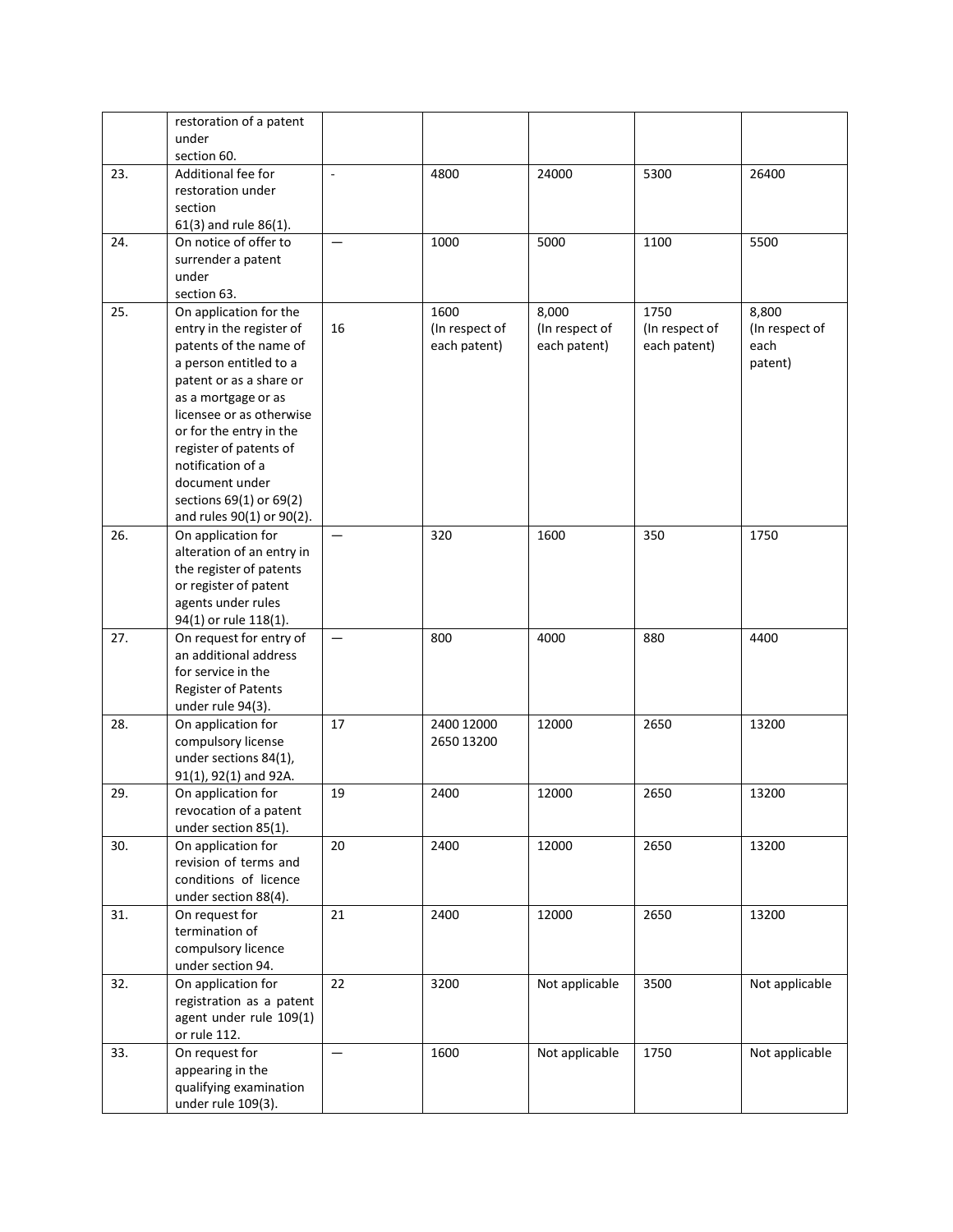| Not applicable   |
|------------------|
|                  |
|                  |
|                  |
| Not applicable   |
|                  |
|                  |
|                  |
| Not applicable   |
|                  |
|                  |
| Not applicable   |
|                  |
|                  |
|                  |
|                  |
|                  |
| 4400             |
|                  |
|                  |
|                  |
| 8800             |
|                  |
|                  |
|                  |
|                  |
|                  |
| 8800             |
|                  |
|                  |
|                  |
| 8800             |
|                  |
|                  |
|                  |
| 5500             |
| (up to 30 pages  |
| and, thereafter, |
| 150 for each     |
| extra page)      |
|                  |
| 13200            |
| (up to 30 pages  |
| and thereafter,  |
| 30 for each      |
| extra page)      |
| 4400             |
|                  |
| 1750             |
|                  |
|                  |
|                  |
|                  |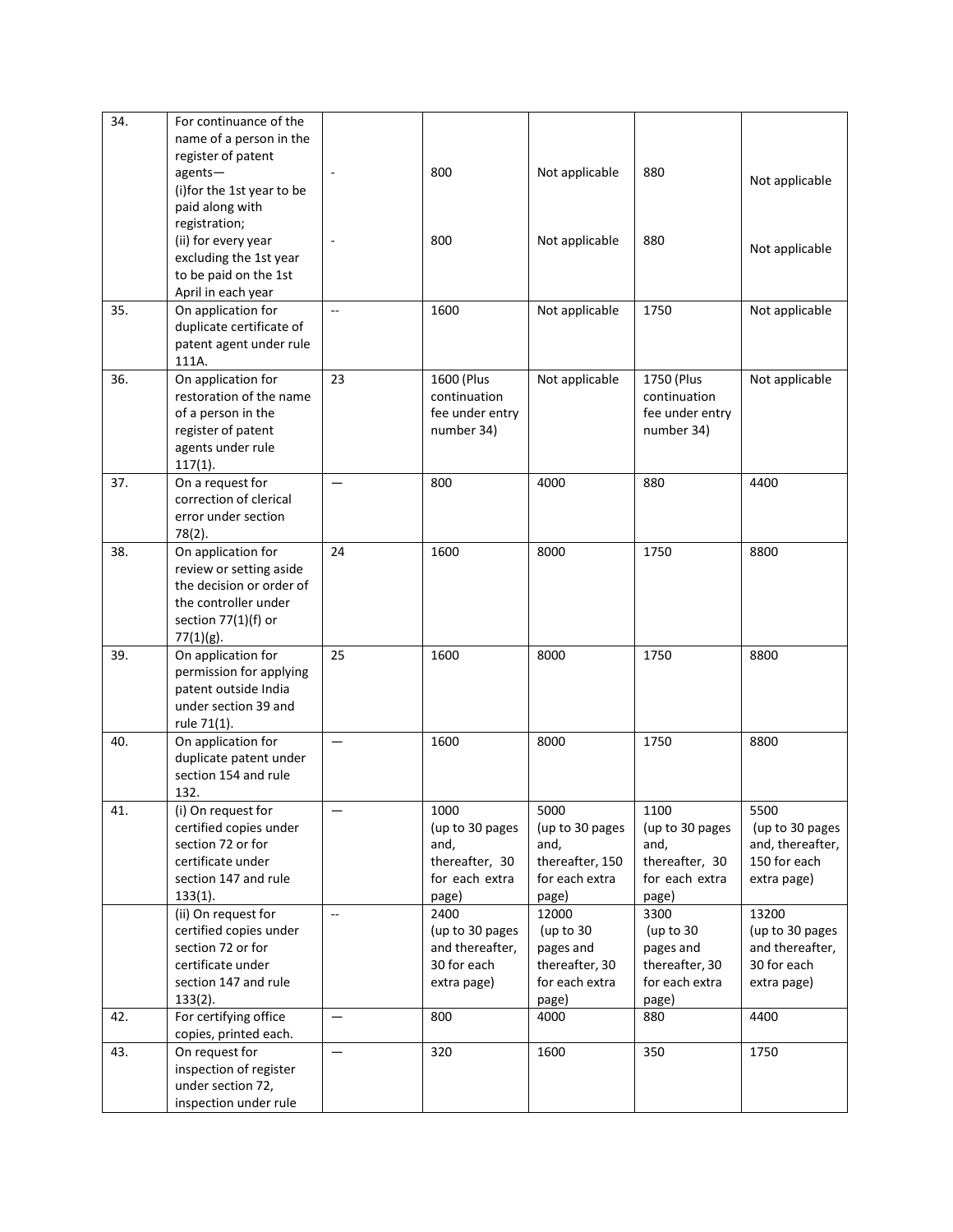|      | 27 or rule 74A.                                                                                                                                                                       |                   |                                                                              |                                                                               |                                                                              |                                                                               |
|------|---------------------------------------------------------------------------------------------------------------------------------------------------------------------------------------|-------------------|------------------------------------------------------------------------------|-------------------------------------------------------------------------------|------------------------------------------------------------------------------|-------------------------------------------------------------------------------|
| 44.  | On request for<br>information under<br>section 153 and rule<br>134.                                                                                                                   |                   | 480                                                                          | 2400                                                                          | 530                                                                          | 2650                                                                          |
| 45.  | On form of<br>authorisation of a<br>patent agent.                                                                                                                                     | 26                | No Fee                                                                       | No Fee                                                                        | No Fee                                                                       | No Fee                                                                        |
| 46.  | On petition not<br>otherwise provided for.                                                                                                                                            |                   | 1600                                                                         | 8000                                                                          | 1750                                                                         | 8800                                                                          |
| 47.  | For supplying of<br>photocopies of the<br>documents, per page.                                                                                                                        | $\qquad \qquad -$ | 10                                                                           | 10                                                                            | 10                                                                           | 10                                                                            |
| 48.  | <b>Transmittal fee for</b><br>International<br>application.                                                                                                                           | $\equiv$          | 3200                                                                         | 16000                                                                         | 3500                                                                         | 17600                                                                         |
| 48A  | Transmittal fee for<br>International application<br>(for ePCT filing).                                                                                                                |                   | No Fee                                                                       | No Fee                                                                        | Not applicable                                                               | Not applicable                                                                |
| 49.  | For preparation of<br>certified copy of priority<br>document and for<br>transmission of the<br>same to the<br>International Bureau of<br>World Intellectual<br>Property Organization. |                   | 1000<br>(up to 30 pages<br>and,<br>thereafter, 30<br>for each extra<br>page) | 5000<br>(up to 30 pages<br>and,<br>thereafter, 150<br>for each extra<br>page) | 1100<br>(up to 30 pages<br>and,<br>thereafter, 30<br>for each extra<br>page) | 5500<br>(up to 30<br>pages and,<br>thereafter, 150<br>for each extra<br>page) |
| 49A. | For preparation of<br>certified copy of priority<br>document and e-<br>transmission through<br>WIPO DAS.                                                                              | Ξ.                | No fee                                                                       | No fee                                                                        | Not applicable                                                               | Not applicable                                                                |
| 50.  | On statement regarding<br>working of a patented<br>invention on a<br>commercial scale in<br>India under section<br>146(2) and rule 131(1).                                            | 27                | No fee                                                                       | No fee                                                                        | No fee                                                                       | No fee                                                                        |
| 51.  | To be submitted for<br>claiming the status of a<br>small entity or startup                                                                                                            | 28                | No fee                                                                       | No fee                                                                        | No fee                                                                       | No fee                                                                        |
| 52.  | Request for<br>adjournment of hearing<br>under rule 129A (for<br>each adjournment).                                                                                                   | $\blacksquare$    | 1000                                                                         | 5000                                                                          | 1100                                                                         | 5500                                                                          |
| 53   | Miscellaneous form<br>under rule 8(2), to be<br>used when no other<br>form is prescribed.                                                                                             | 30                | As applicable                                                                |                                                                               |                                                                              |                                                                               |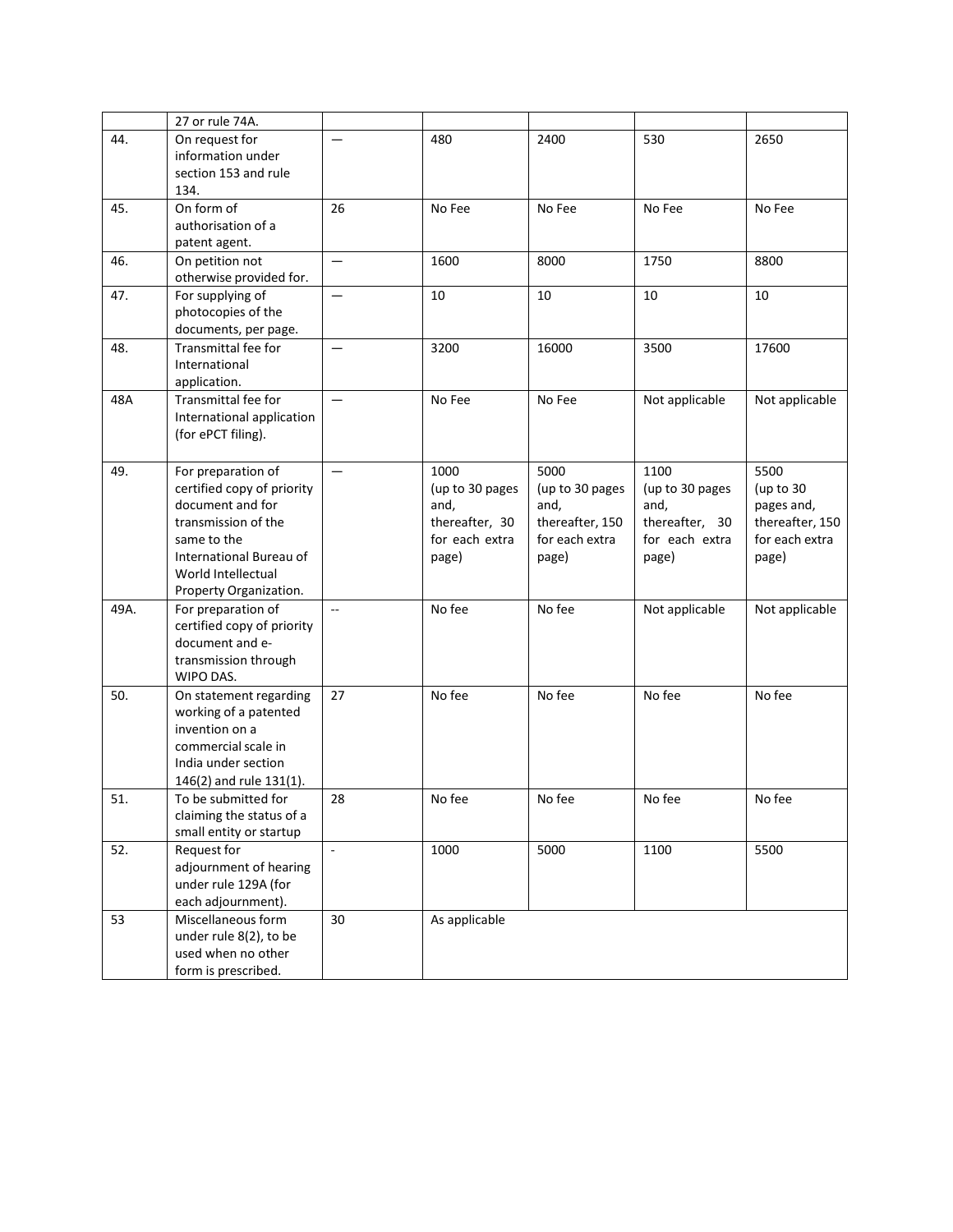## LIST OF FORMS (The Patents Rules 2003)

| Form<br>No.  | Section and rule                                                                                            | Title                                                                                                                                                                            |
|--------------|-------------------------------------------------------------------------------------------------------------|----------------------------------------------------------------------------------------------------------------------------------------------------------------------------------|
| $\mathbf{1}$ | $\overline{2}$                                                                                              | 3                                                                                                                                                                                |
| 1.           | Sections 7, 54 and 135 and rule 20(i).                                                                      | Application for grant of a patent.                                                                                                                                               |
| 2.           | Section 10; rule 13.                                                                                        | Provisional/ Complete Specification.                                                                                                                                             |
| 3.           | Section 8 and rule 12.                                                                                      | Statement and undertaking.                                                                                                                                                       |
| 4.           | Sections 53(2) and 142(4), rules 13(6), 24B(4)<br>(ii), 80(1A) and 130.                                     | Request for extension for time.                                                                                                                                                  |
| 5.           | Section 10(6) and rule 13(6).                                                                               | Declaration as to inventorship.                                                                                                                                                  |
| 6.           | Sections 20(1), 20(4), 20(5) and rules 34(1),<br>$35(1)$ or $36(1)$ .                                       | Claim or request regarding any change<br>in applicant for patent.                                                                                                                |
| 7.           | Section 25(3) and rule 55A.                                                                                 | Notice of opposition on grant of a<br>patent.                                                                                                                                    |
| 7A.          | Section $25(1)$ and rule $55(1)$                                                                            | For filing a representation opposing grant<br>of a patent under sub-section<br>$(1)$ of section 25.]                                                                             |
| 8.           | Sections 28(2), 28(3) or 28(7) and rules 66, 67, 68.                                                        | Request or claimregarding mention of<br>inventor as such in a patent.                                                                                                            |
| 9.           | Section 11A(2) and rule 24A.                                                                                | Request for publication.                                                                                                                                                         |
| 10.          | Section 44 and rule 75.                                                                                     | Application for amendment of patent.                                                                                                                                             |
| 11.          | Sections $51(1)$ , $51(2)$ and<br>rules 76, 77.                                                             | Application for direction of the<br>Controller.                                                                                                                                  |
| 12.          | Sections 26(1) & 52(2) and rules 63A and 79.                                                                | Request for grant of patent.                                                                                                                                                     |
| 13.          | Section 57 and rule 81(1).                                                                                  | Application<br>for<br>amendment<br>of the<br>application<br>for<br>patent/<br>complete<br>specification.                                                                         |
| 14.          | Sections 57(4), 61(1), 63(3), 78(5) and 87(2)<br>and rule s 81(3)(b), 85(1), 87(2), 98(1), 101(3)<br>or 124 | Notice of opposition to amendment/<br>restoration/ surrender of patent/ grant<br>of compulsory licence or revision of<br>terms thereof or to a correction of<br>clerical errors. |